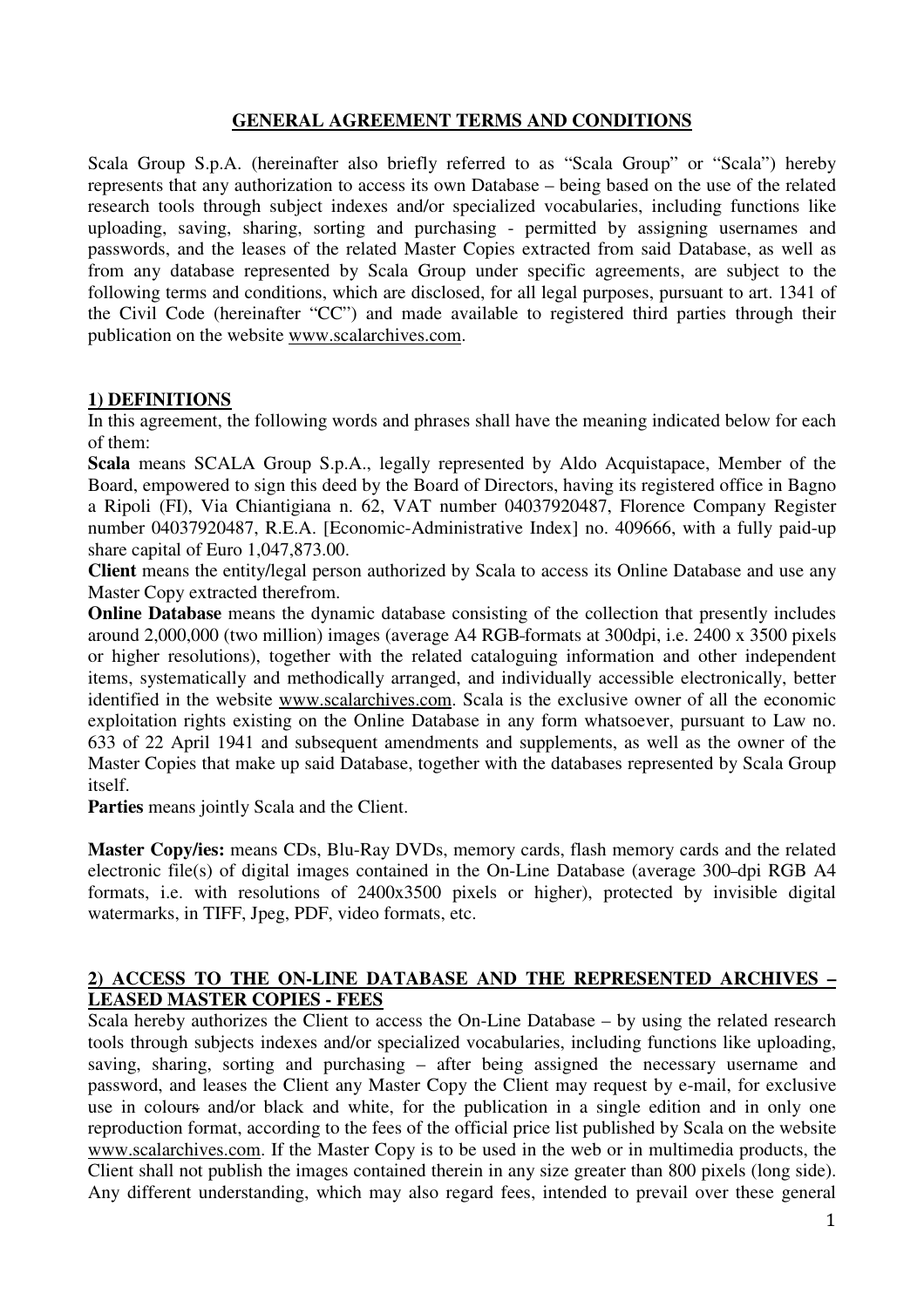conditions, may be agreed upon before the Master Copies requested are sent; therefore, said changes will have to be made in writing and signed by Scala and the Client, under penalty of nullity. After the payment of the aforesaid fee, Scala will send the Client the Master Copies requested.

The payment of said fee shall be due by the Client even in the event that the Client does not use the Master Copies.

# **3) SCALA'S WARRANTIES**

Scala holds the Client harmless from any and all liability for any claim that might be brought by the photographer and/or his assignees for violation of any of his neighbouring rights on the "simple" photographs stored in the Master Copies. In case of any violation, objection or disturbance in the use of the Master Copies by the photographer, or his assignees, as owner(s) of the related associated rights, Scala shall make its best efforts and provide all the necessary assistance to indemnity and hold the Client harmless from any and all liability and loss.

If the Master Copies contain photographic works, Scala may indemnify and hold the Client harmless from any and all liability for any claim that might arise from, and only from, the copyright of the authors/photographers listed below:

- Lola Alvarez Bravo
- Dean Brown
- Louise Dahl-Wolfe
- Adolf Fassbender
- John Gutmann
- Otto Hagel
- Hansel Mieth
- Wright Morris
- Dorothy Norman
- Marion Palfi
- Mickey Pallas
- Al Richter
- Laura Volkerding
- Edward Weston
- Max Yavno

# **4) RIGHTS ON ASSETS, INTELLECTUAL PROPERTY AND PORTRAYED SUBJECTS**

Scala does not make any warranty as to the rights third parties may have or enforce in connection with the content (portrayed asset, art work or portrait) of the images reproduced in the Master Copies. In addition, the Client shall comply with any special condition in force in the museums represented by Scala.

This means that this Agreement expressly excludes all the copyrights on photographic works (except for the provisions set forth in the last paragraph of art. 3 above), as well as all the rights third parties may have in connection with the reproducibility of tangible or intangible assets (including intellectual work or art works, distinctive signs, trademarks and logos, patents, industrial design and models, names of legal and other persons, etc.) and/or on the subjects portrayed in the images stored in the Master Copies.

The Client shall assess, at his own care and expense, whether there is a need to clear with any third parties holding rights on the assets, intellectual property and/or portrayed subjects (or, after his/their death, request the persons indicated in art. 93 of Law no. 633 of 22 April 1941) any necessary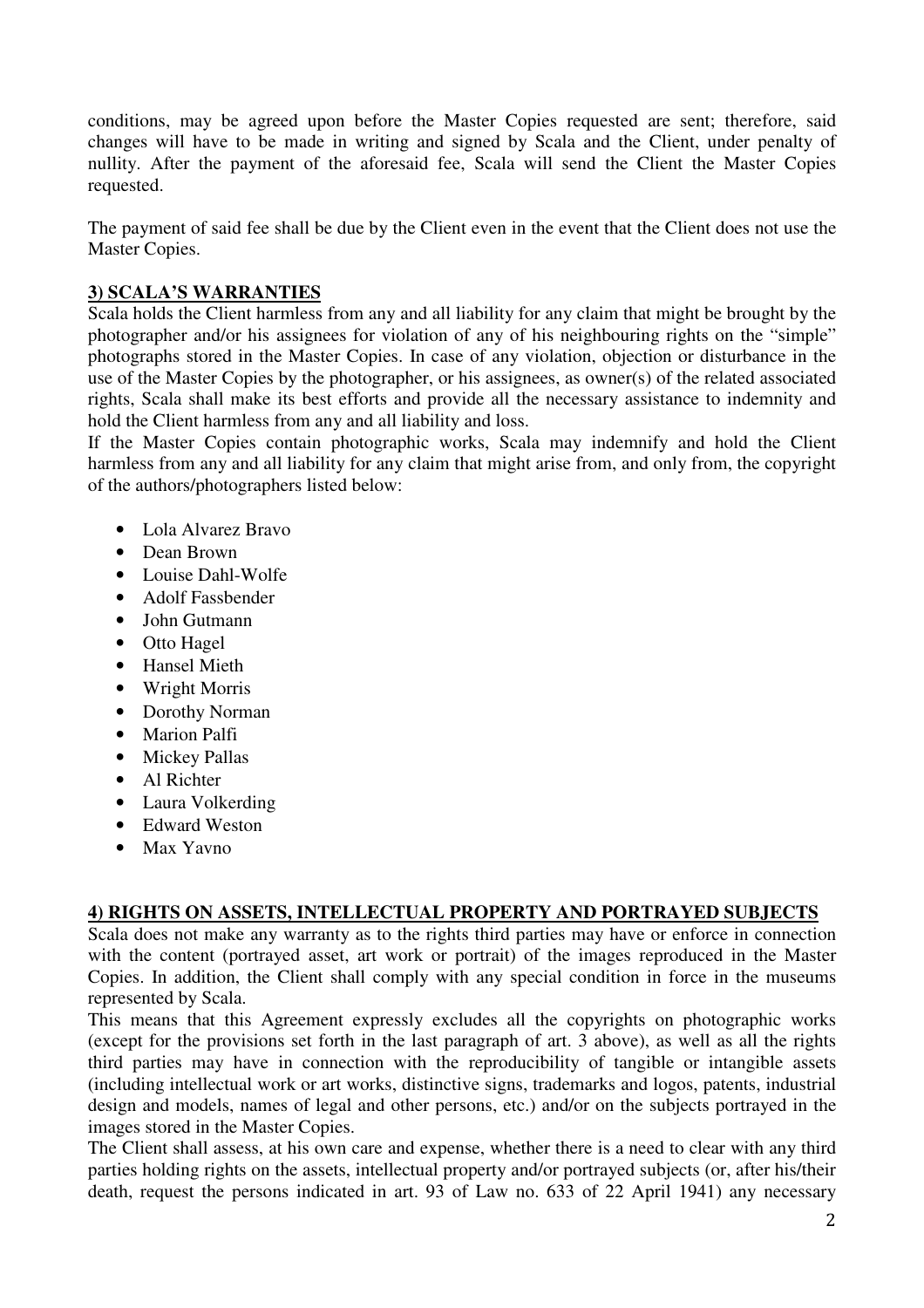permission to be legally entitled to use said images stored in the leased Master Copies pursuant to art. 2 of the Italian Constitution, art. 10 C.C. and Legislative Decree no. 196 of 30 June 2003 (Privacy Law).

It is expressly understood that Scala shall remain free to use the images stored in the Master Copies leased to the Client and/or let any third party exploit them, even if they are direct competitors of the Client, as well as to use or let said images be used for any purpose and through any medium even if said use is considered to be in direct competition with the use made by the Client hereunder.

# **5) NO ASSIGNMENT OF RIGHTS - NO ASSIGNMENT OF THE AGREEMENT**

The Client may not assign this Agreement to third parties, either wholly or in part, or permit third parties to exercise one or more of the rights and powers contemplated herein, either temporarily or definitively. Any assignment of rights or of the Agreement by the Client shall be specifically authorized in advance on a case-by-case basis upon a specific agreement signed by the parties under penalty of nullity.

## **6) NATURE OF THE MASTER COPY**

It is expressly understood that the Master Copy is not fungible, is meant for a use that excludes consumption, and is and shall remain the exclusive property of Scala. The Master Copy shall be returned unaltered and with no change made by the Client at the end of the lease.

## **7) CLIENT'S OBLIGATIONS**

The Client shall:

- not eliminate or remove the indications placed by Scala near each of the images stored in the Master Copies, the related cataloguing information and the photographic credit;

- not alter, deep-etch or manipulate said images in any manner without the previous written authorization of Scala.

The Client shall also:

- send Scala (and any represented museums) a sample of the products or publications developed by using the Master Copies;

- inform Scala in writing, well in advance, about the related dates of the first publication of the aforesaid products;

- confirm in writing all the actual parameters according to which the Master Copies are used.

The Client also agrees to mandatorily indicate the name of Scala near each reproduction or in the colophon, on each copy of the products or publications developed by the Client, together with the name of any other owner and the year of publication, by accurately indicating the credits exactly as they are specified in the delivery note.

## **8) TRADEMARK**

The Client may not use or let others use the Scala trademark. The Client hereby recognizes and declares that no clause in this Agreement may be interpreted as giving the Client any right or power to use Scala's trademark, which is and shall remain the exclusive property of Scala. The Client recognizes the activity carried out by Scala, intrinsically contained in the trademark, in Italy and worldwide. The Client warrants that it has not acquired and will not acquire and will not behave as if it has acquired any right whatsoever in said trademark and its registrations.

## **9) LIMITATIONS AND GUARANTEES**

9.1) The Client may not authorize third parties to use the Master Copies received by Scala in any form or manner.

9.2) The Client may transfer the Master Copies, limited to the companies outsourced for the composition work indicated in the order only, and for the sole purpose of conducting the activities